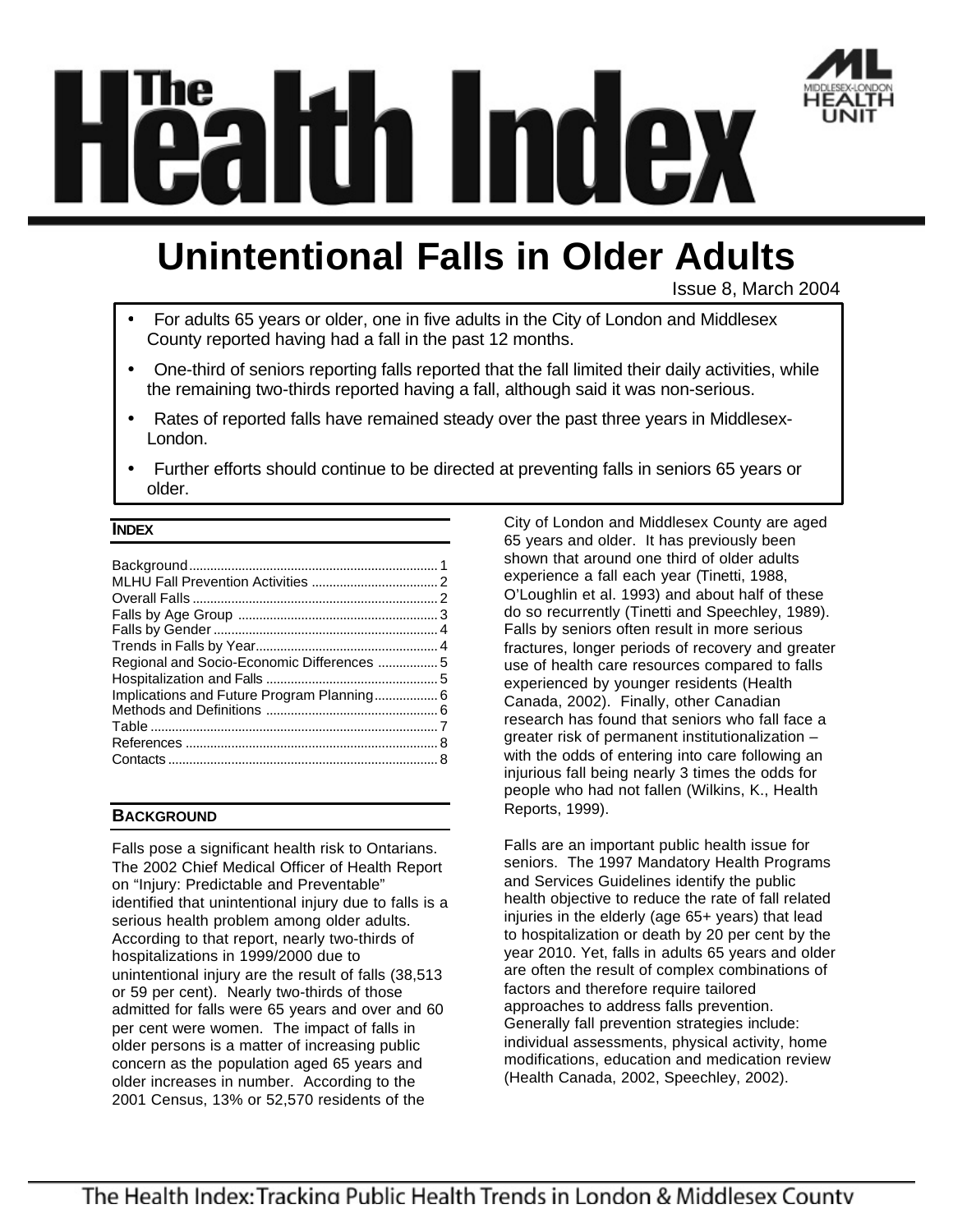Health promotion interventions such as mass media campaigns have also been shown to reduce or eliminate high-risk behaviours or risk factors which contribute to falls.

Results from the Rapid Risk Factor Surveillance System (RRFSS) were used to monitor the rate of falls and serious falls (a fall serious enough to limit daily activities) for Middlesex-London. The RRFSS is an ongoing population health survey supported by the Middlesex-London Health Unit. RRFSS collects approximately 100 telephone responses for each participating health unit area in monthly increments (waves). Falls and serious falls in particular have been monitored in London and Middlesex County since January 2001.

In addition to RRFSS data, the following report also incorporated other sources of data to allow a comprehensive look at the effect of falls in older adults. Provincial estimates obtained from the National Population Health Survey (NPHS 1998/1999) and the Ontario Trauma Registry (Southwestern region 1996/1997) data obtained from the Canadian Institute for Health Information (CIHI) were included to highlight injury rates as a result of accidental falls as well as hospitalizations for unintentional falls.

## **MLHU FALL PREVENTION ACTIVITIES**

To address the issue of falls, the Middlesex-London Health Unit has taken steps to increase community awareness of the risk of falls among seniors. Various printed informational brochures on fall risk factors, such as physical activity, nutrition, safe environment, and substance and medication use have been distributed to the community. Falls prevention information has also been disseminated through newsletters of community organizations such as the "Council for London Seniors". The "Southwest Falls Prevention Committee", made up of representatives from the nine health units in Southwestern Ontario, was formed in 2002 to share information and work collaboratively on senior falls prevention initiatives.

## **OVERALL FALLS**

For City of London and Middlesex County residents aged 65 years or older, one in five reported having had a fall in the past 12 months; of these over one third (35.2%) indicated that the fall resulted in an injury that was serious enough to make it difficult to walk, get dressed, go to work, or do most things they normally do. Therefore 7.1% ( $\pm$  2.4%) reported having had a fall that had affected their daily activities and 13.1% ( $\pm$  3.1%) of all respondents 65 years or older reported having a fall, although it was nonserious (Figure 1).

These local results from the RRFSS appear to be lower than the findings from the literature which suggest that approximately one third of individuals 65 years or older will fall each year (Tinetti, 1988, O'Loughlin et al. 1993).

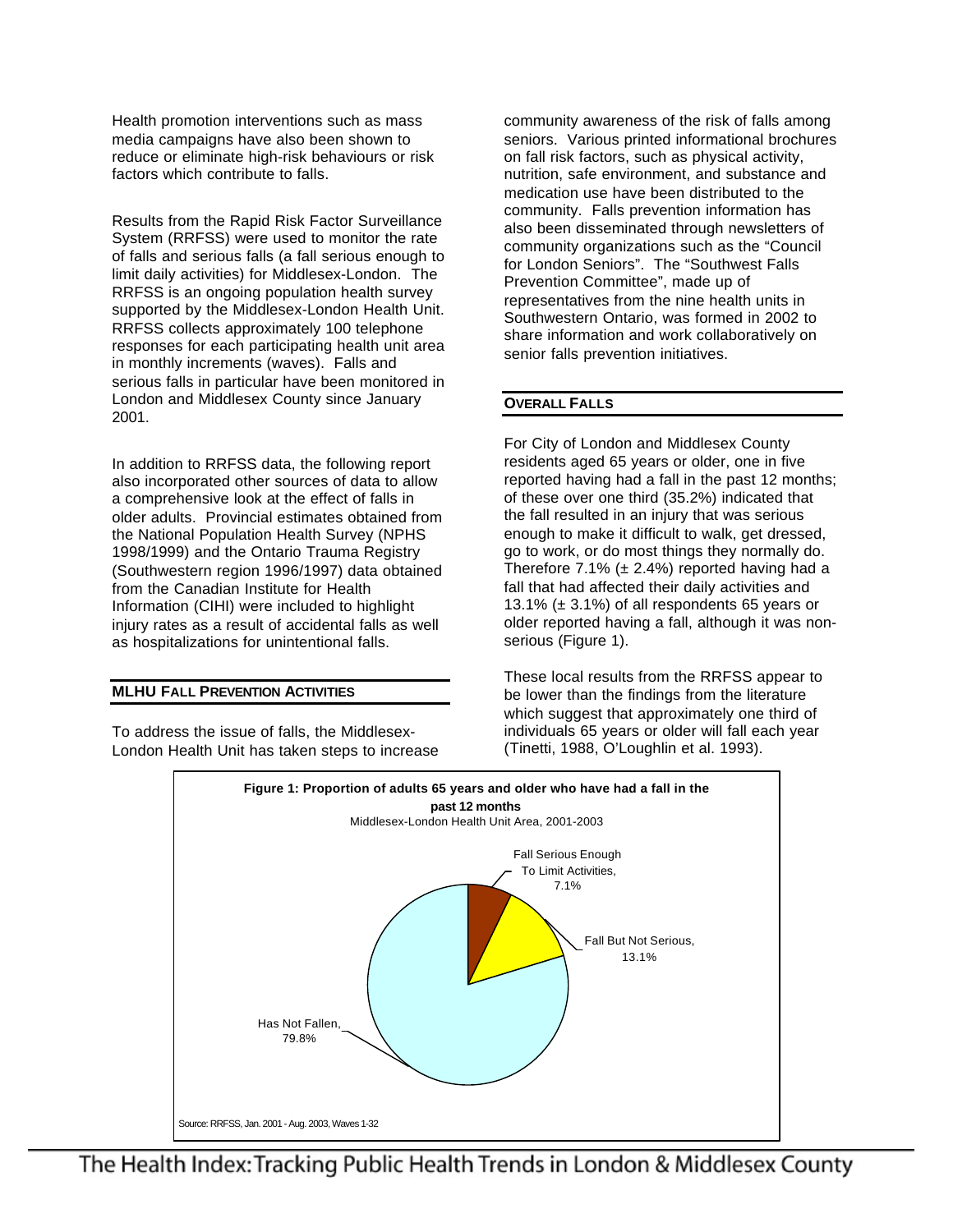Differences in how RRFSS monitors falls may explain the lower falls estimates for adults 65 years or older for the Middlesex-London area compared to estimates published in the literature for the same 65 years or older age group.

# **Falls by Age Group**

The proportion of residents residing in the City of London or Middlesex County who reported that they have had a fall in the past 12 months that affected daily activity was similar across age groups – although slightly lower for the older age groups (Table 1). A look at adults 65 years and older found only small differences in the proportions of residents who reported falls and falls that were serious enough to limit daily activity across the older age groups (Figure 2).

Provincial and national estimates, however, suggest that falls incidence and the severity of falls increase with age. Results from the Nation Population Health Survey (1998/99) for Ontario residents found that the proportion of adults having sustained an injury as a result of an accidental fall in the year prior to the survey was higher for those 65 years and older (56.6  $\pm$ 0.3%) than for adults aged 20 through 64 years  $(33.0 \pm 0.1\%)$ . The proportion of adults having sustained an injury as a result of an accidental fall was also highest for those 80 years and older (88.1  $\pm$  0.4%) compared to adults 75-79 years (57.6  $\pm$  0.6%), 70-74 years (51.6  $\pm$  0.7%), and 65-69 years  $(28.8 \pm 0.5\%)$  (Figure 3).

# **FALLS BY GENDER**

In the Middlesex-London area, for adults 65 years and older similar proportions of males and females reported having had a fall in the past 12 months. However, compared to men  $(4.3 \pm$ 2.9%), slightly more women  $(9.1 \pm 3.5\%)$ indicated having had a fall serious enough to limit daily activities. Men in this age group indicated having had more falls that did not limit daily activities (15.1  $\pm$  5.2%) compared to women  $(11.7 \pm 3.9\%)$  (Figure 4).

# **TRENDS IN FALLS BY YEAR**

The proportion of residents 65 years and older in the City of London and Middlesex County who indicated that they had had a fall remained stable for 2001 through 2003; 19.3%, 19.7% and 21.4% of residents reported falls annually.

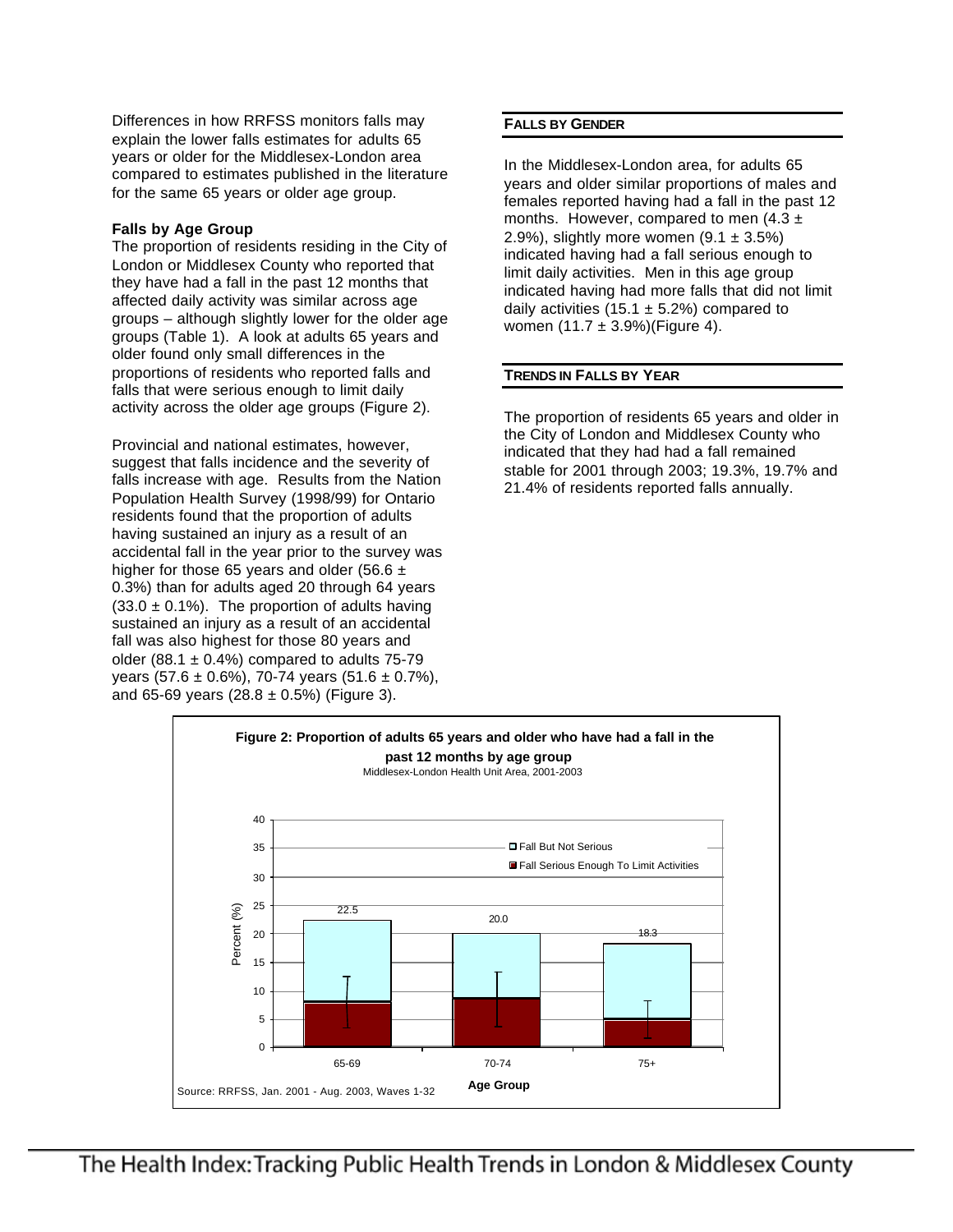

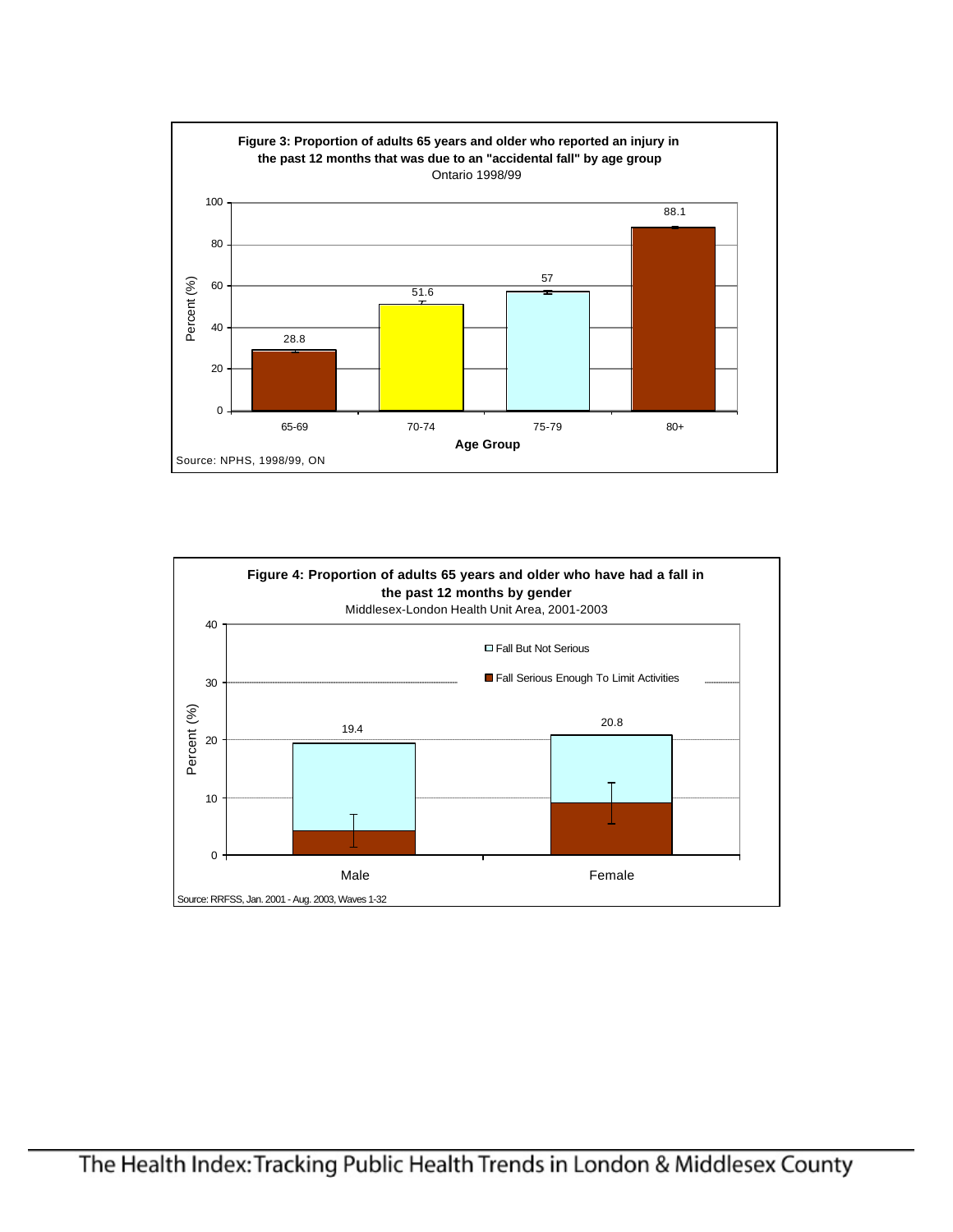## **REGIONAL AND SOCIO-ECONOMIC DIFFERENCES**

No differences in the proportion of residents who indicated that they had had a fall in the past 12 months were found between City of London residents and those residing in Middlesex County. Similarly, the proportion of residents who indicated that they have had a fall in the past 12 months was similar for all income groups. Also, only small differences were found across levels of education, none of which were statistically significant.

#### **HOSPITALIZATIONS AND FALLS**

In Southwestern Ontario falls are the leading cause of injury admission; 59% of hospital admissions were caused by falls (Ontario Trauma Registry Report, 1996/1997). This proportion increased with increasing age: 76.3% of adults aged 65-74, 85.7% of those aged 75-84 years, and 93.5% of adults aged 85 years and older were admitted to a Southwestern Ontario hospital with an injury as a result of a fall (Figure 5). Southwestern Ontario (59%), along with Central (60%) and Eastern Ontario (60%) had the highest proportions of hospital admissions caused by falls compared to the regions of Northeastern and Northwestern Ontario which reported 55% and 49% of hospital admissions were the result of falls.

## **IMPLICATIONS AND FUTURE PROGRAM PLANNING**

Information systems to establish the fall rates in local seniors have provided two different pictures of falls in seniors. RRFSS appears to underestimate the rate of fall related injuries as compared to the NPHS. It is possible that due to the wording of the question, "*Falling downstairs, off a ladder, or on an icy walkway or tripping and falling down over something left on the floor, happen to many people everyday. Have you had a fall in the past 12 months?*" that seniors who may have had a fall (for reasons other than those listed in the question i.e. when getting up in the middle of the night) may not have identified having had a fall based on how the RRFSS question was asked. Future efforts to validate these self-reported surveys are therefore warranted.

Despite the limitations of the self-reported rates, there is evidence that falls place a heavy burden on Southwestern Ontarians, both in economic costs and personal loss. Falls account for the highest portion of injury hospitalization costs and this portion increases with increasing age groups. Injury death rates also rise steeply with age. For Southwestern Ontario, the injury death rates among those 65-74 were 46/100,000 and 245/100,000 among those over age 75 (Ontario Trauma Registry – Southwestern region, 1996/1997).

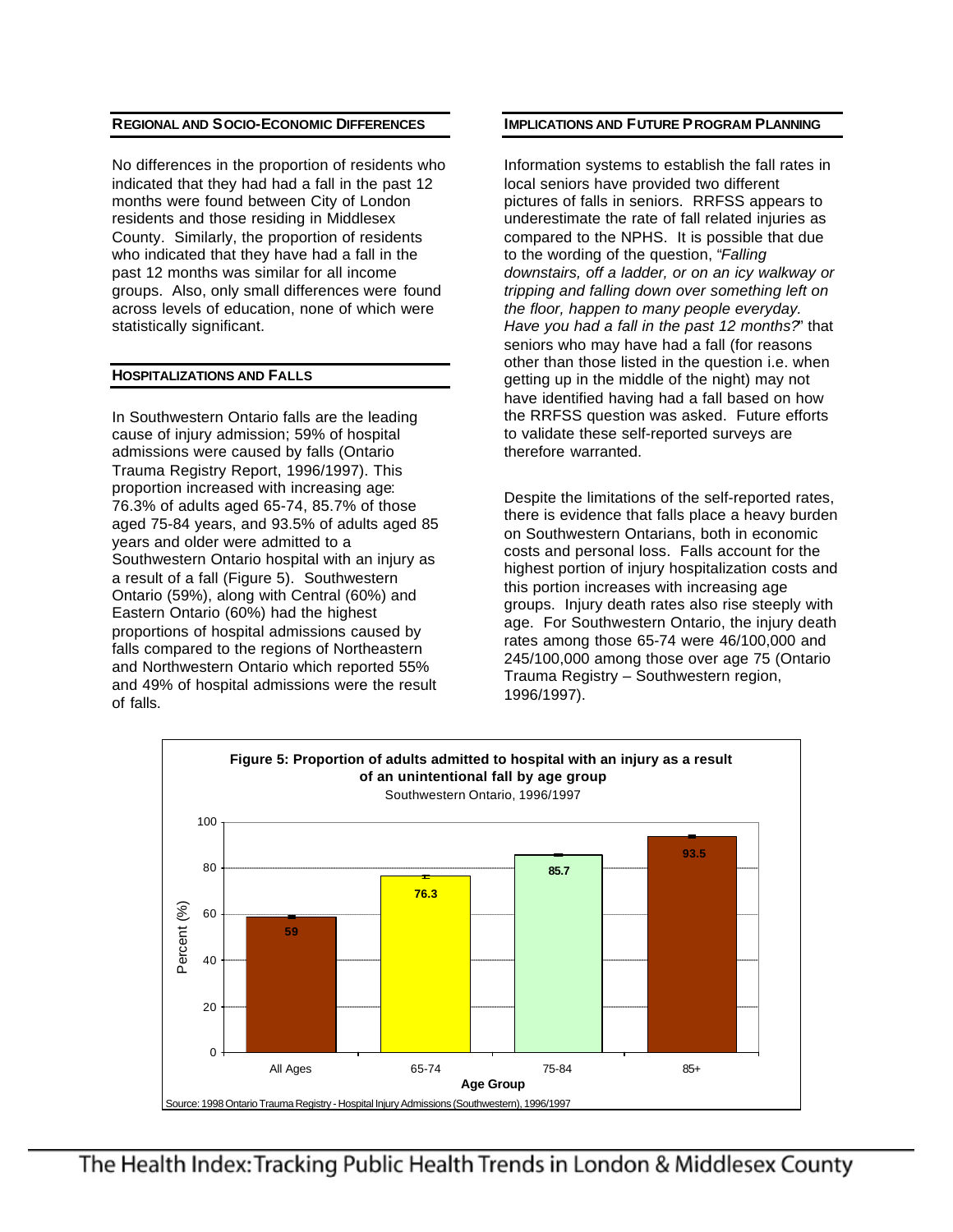To achieve the MHPSG objective to reduce by 20% fall related injuries in the elderly there is a need for increased awareness by Southwestern Ontario residents, notably those 65 years and older, of the risk factors associated with fallrelated injuries and of strategies to prevent falls. The Middlesex-London Health Unit, in collaboration with the recently formed Southwest Falls Prevention Committee, is evaluating the feasibility of delivering a media campaign in Southwestern Ontario to raise awareness of the significant consequences and the preventability of falls among the region's senior population. The media campaign is tentatively scheduled for the autumn of 2004.

### **METHODS AND DEFINITIONS**

Three sources of data were used:

- the Rapid Risk Factor Surveillance System (RRFSS January 2001 to August 2003),
- the National Population Health Survey (NPHS 1998/1999) – Middlesex London Health Unit area (public use file) and
- the Ontario Trauma Registry Southwestern Region 1996/1997, Canadian Institute for Health Information, 1998

## RRFSS:

All data describing falls as either; i) serious enough to limit activities or, ii) not serious reported for adults 18 years and older are from RRFSS. These data are collected for the Middlesex-London Health Unit (MLHU) by the Institute of Social Research, York University. Data were collected in a series of monthly telephone surveys (waves). Households were selected randomly from all households with telephones in London and Middlesex County and respondents aged 18 and older were systematically selected from within each household for the adult that had the next birthday. Once a respondent was identified every effort was made to complete the interview with the appropriate respondent. Although on average five calls were made to a single household in order to complete the interview with the designated respondent, up to 12 attempts was standard practice.

Data related to falls was collected from January 2001 to August 2003. The unweighted or

household sample consists of 3264 respondents from London and Middlesex County surveyed during that time period (waves 1-32). All thirtytwo waves included questions related to falls for which 3264 respondents provided valid responses. The sample for Middlesex County residents was 737 and for the City of London was 2527. Those that did not respond to any individual questions were excluded provided the non-response category represented less than 5% of the total respondents.

Respondents were first asked: "*Falling downstairs, off a ladder, or on an icy walkway or tripping and falling down over something left on the floor, happen to many people everyday. Have you had a fall in the past 12 months?"*. All respondents who indicated that they had fallen in the past 12 months were then asked: *"Did your fall result in an injury that was serious enough to make it difficult to walk, get dressed, got to work, or do most of the things you normally do?*". Results from the two questions allowed both the proportion of adults reporting a fall in the past 12 months as well as the proportion of adults reporting a fall in the past 12 months that affected their daily activities to be estimated.

All percentages were provided with 95% confidence intervals. Difference in proportions were considered significant at p<0.05. Where possible bar charts included error bars illustrating 95% confidence intervals.

Region was divided into two areas, the City of London and the County of Middlesex (excluding the city). The City of London residents include all those respondents who identified that they in London. All other respondents that identified they live in Middlesex County are included in the Middlesex County group.

The full questionnaire is available at <www.cehip.org/rrfss>.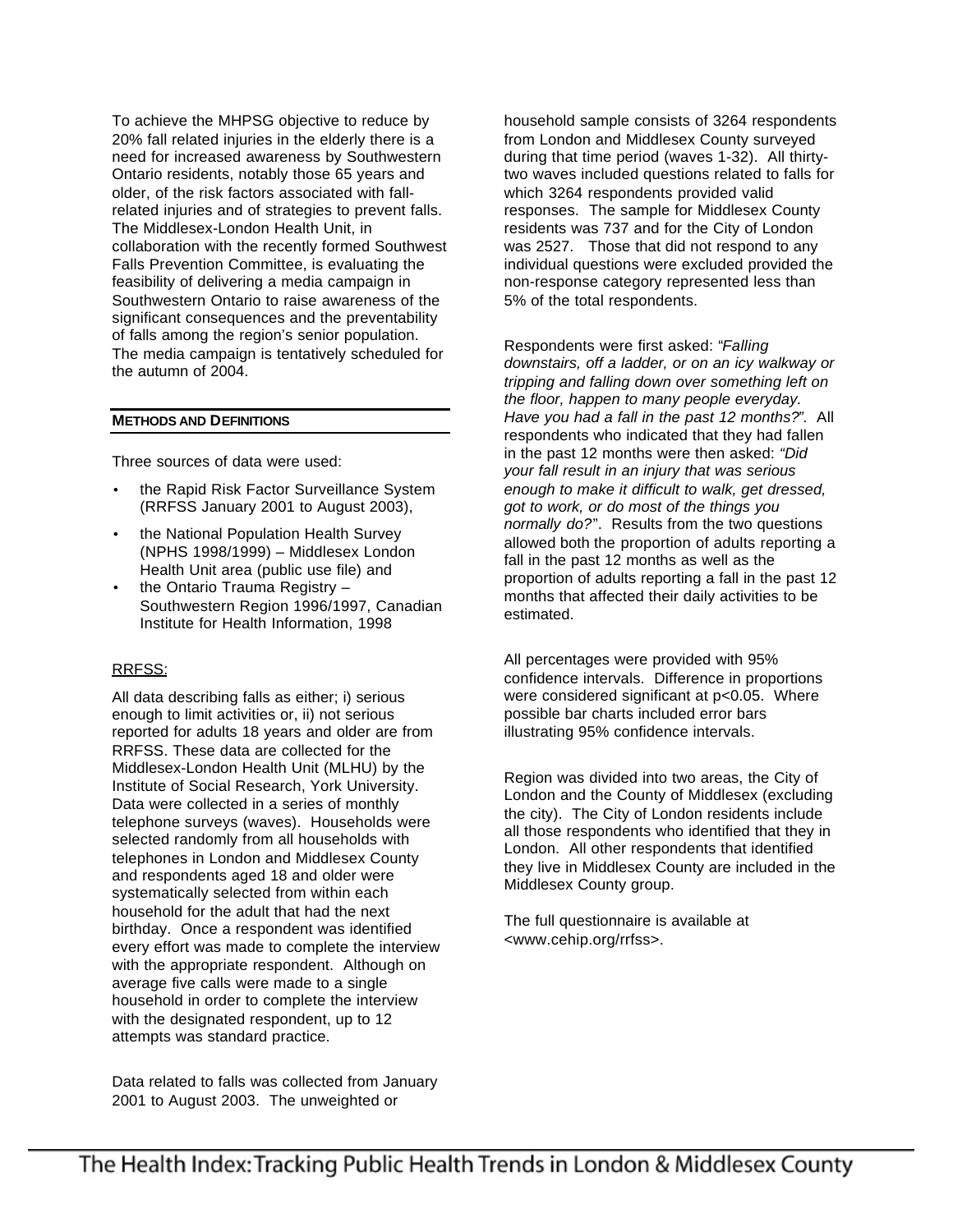# **TABLE**

| <b>Table 1: RRFSS Reported Falls by Age Group</b> |           |                                                      |      |                                |      |                |      |     |  |  |
|---------------------------------------------------|-----------|------------------------------------------------------|------|--------------------------------|------|----------------|------|-----|--|--|
| Middlesex - London Health Unit Area, 2001-2003    |           |                                                      |      |                                |      |                |      |     |  |  |
|                                                   |           | <b>Fall Serious</b><br>Enough To Limit<br>Activities |      | <b>Fall But Not</b><br>Serious |      | Has Not Fallen |      |     |  |  |
|                                                   |           |                                                      | 95%  |                                | 95%  |                | 95%  |     |  |  |
| Age Group                                         |           | %                                                    | C.I. | %                              | C.I. | $\%$           | C.I. |     |  |  |
|                                                   | $18 - 24$ |                                                      | 9.2  | 2.4                            | 27.6 | 3.7            | 63.2 | 3.9 |  |  |
|                                                   | 25-44     |                                                      | 9.8  | 1.7                            | 13.8 | 2              | 76.4 | 2.4 |  |  |
|                                                   | 45-64     |                                                      | 7.2  | 1.6                            | 12.6 | 2.1            | 80.2 | 2.5 |  |  |
| 65-69                                             |           | 8.0                                                  | 4.5  | 14.5                           | 5.9  | 77.5           | 4.6  |     |  |  |
| 70-74                                             |           | 8.5                                                  | 4.8  | 11.5                           | 5.5  | 80.0           | 6.9  |     |  |  |
|                                                   | $75+$     |                                                      | 5.0  | 3.2                            | 13.3 | 4.9            | 81.8 | 5.6 |  |  |
| Seniors (65+)                                     |           | 65<br>+                                              | 7.1  | 2.4                            | 12.9 | 3.1            | 80.0 | 3.7 |  |  |

## NPHS:

The NPHS 1998/99 was used to assess proportion of Ontarians who sustained an injury caused by an unintentional fall, by age, for the household population aged 65 and older. These results were derived from the NPHS data file for Ontario residents.

Total (All 18

Respondents were asked: "*Not counting repetitive strain injuries, in the past 12 months, were you injured?*" and respondents who answered "Yes", were then asked the reason for injury; those who indicated "*accidental fall*" as the reason for their injury were included in the analysis.

The Ontario Trauma Registry – Southwestern Region 1996/1997, Canadian Institute for Health Information, 1998:

The Ontario Trauma Registry was used to assess proportion of Ontario hospital injury admissions by type injury (unintentional falls), by age, for both sexes combined for the Southwestern region. Unintentional falls were designated by E-Code (E880-888).

## **REFERENCES**

- 1. ON MOHLTC-Public Information-Ministry Reports-2002 Chief Medical Officer of Health Report: Injury Prevention (web:http://www.health.gov.on.ca/ english/public/pub/ministry\_reports/ injury\_rep02/injury\_rep.pdf)
- 2. Tinetti ME, Speechley M, Ginter SF. Risk Factors for falls among elderly persons living in the community. N Engl J Med 1988;319(26):1701-7.
- 3. O'Loughlin, J.L. et al. 1993 Incidence of and risk factors for falls and injurious falls among the community-dwelling elderly. American Journal of Epidemiology, 137(3), 342-354.
- 4. Tinetti ME, Speechley M. Prevention of falls among the elderly. N Engl J Med. 1989 Apr 20;320(16):1055-9.
- 5. Promising Pathways, Health Canada/Veterans Affairs Canada, 2002
- 6. Speechley, M. How to prevent falls in adults over 65: What does the research show? Research Update: Active Coalition for Older Adults, Issue No. 3, November 2002.